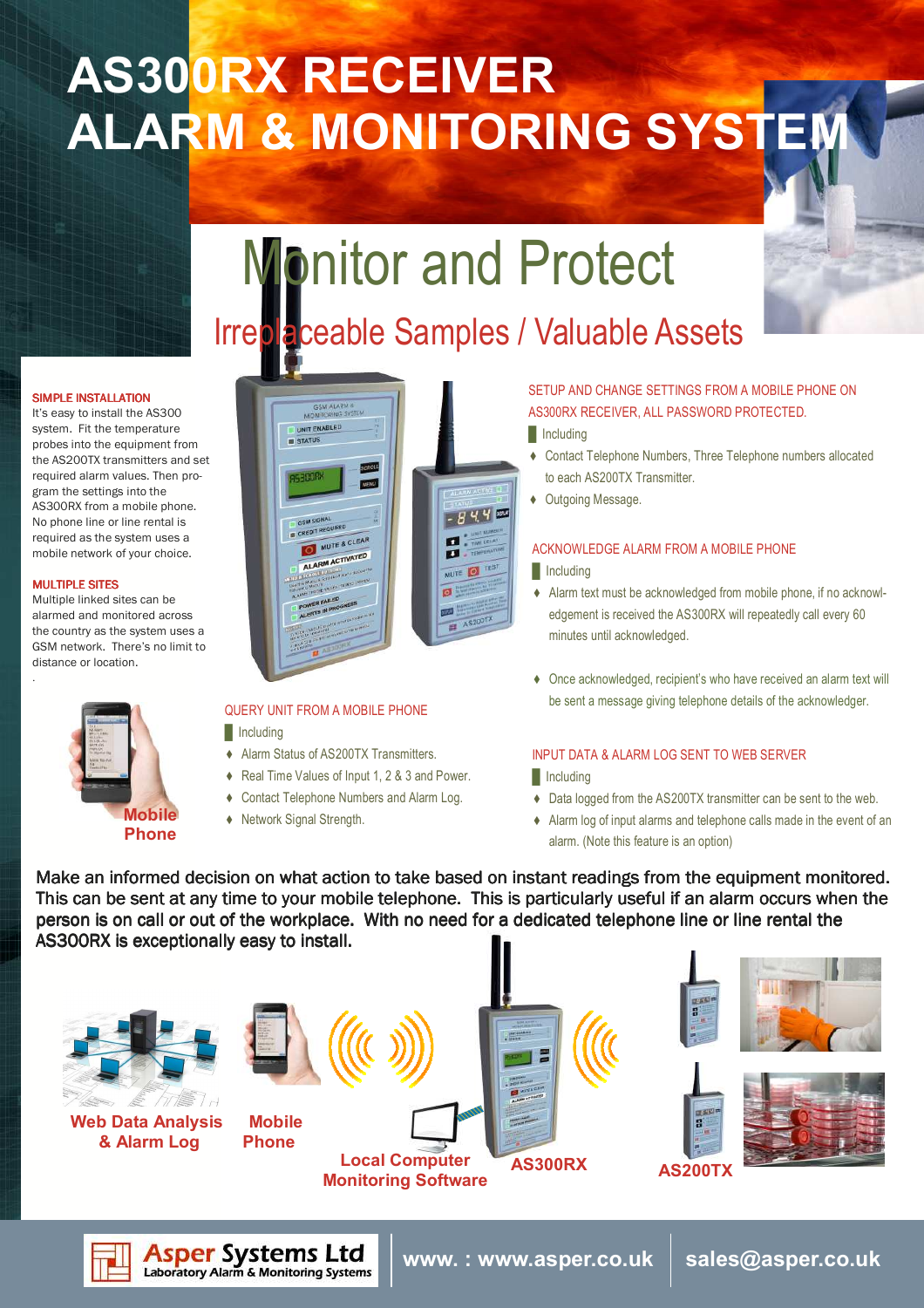### Features

The AS300 system is a new generation of monitoring and alarm systems using the Global System for Mobile Communications (GSM) and wireless technology. The monitoring and data logging system allows laboratory and hospital equipment to be protected. The system ensures the safety and continued effectiveness of medicine produce, blood products and samples at specific refrigeration and freezer temperatures. Due to the high value of many of these goods, Quality Assurance programs increasingly require that storage temperatures are to be verified several times per day and that records be maintained. The AS300 System will meet the alarm, monitoring and logging requirements.

Make an informed decision on what action to take based on instant readings from the equipment monitored. This can be sent at any time to your mobile telephone. This is particularly useful if an alarm occurs when the person is on call or out of the workplace. With no need for a dedicated telephone line or line rental the AS300RX is exceptionally easy to install.

### AS300RX Receiver

The AS300RX receiver will accept up to ten AS200TX transmitters, more receivers can be added to the system up to a maximum of nine, allowing alarm and monitoring of ninety pieces of equipment on one system. Additional systems can be added if the requirement is greater than ninety pieces of equipment. The AS300RX receivers uses the GSM network for communications, this allows the receivers to be located anywhere a network signal is present. This is particularly useful if customers equipment is distributed on several sites or different parts of the country. The distance between the AS300RX receiver and AS200TX transmitter is 200m, this distance will be greater or less, dependant on the building the equipment is installed in.

Three telephone numbers can be allocated in the AS300RX for each AS200TX transmitter on the system, this allows the person who is responsible for the equipment to be contacted immedi-

- Compact size. 170H x 85W x 35W (mm) 170H x 85W x 35W (mm) 170H x 85W x 35W (mm) 170H x 85W x 35W (mm) 170H x 85W x 35W (mm)
- Simple to use.
- 10 Transmitter channels, one transmitter per channel.
- Additional receivers can be added to expand system up to 90, AS200TX.
- Four menus available giving information on the system.
- Last 10 alarms stored.
- All alarms are time and date stamped.
- Acknowledged by mobile phone.
- Up to three telephone numbers can be allocated per AS200TX transmitter.
- Up to three telephone numbers can be allocated to the receiver.



### AS200TX Transmitter

The AS200TX transmitters will in the event of equipment failure, alarm and send data to the AS300RX receiver. The AS200TX transmitter will also display the alarm input and an audible alarm will be activated. The AS300RX receiver will displays the unit number and input of the activated transmitter. The alarm menu in the receiver will log the alarm time and date stamp it. Up to three telephone numbers will be texted giving details of the transmitter alarming and current temperature. The AS300RX receiver can be texted at any time to get details of current values in the AS200TX transmitter.

Up to three inputs are available on the transmitter. A common configuration would be to use input 1 to monitor the air temperature of the equipment, input 2 to monitor the sample temperature and input 3 to monitor the door open / closed condition. This configuration of the inputs will give maximum protection. All data will be recorded if web logging is employed on the system.



- Compact size. 110H x 65W x 27D (mm)
- Simple to use.
- Inputs available : Temperature, and Volt Free Contact.
- Temperature range –200°C to +100°C.
- Temperature transmitter resolution 0.1°C. • Temperature transmitter accuracy better than 0.1°C across the full range.
- Front panel display of I/P1, temperature , time delay, unit number ID and alarm parameters.
- Temperature high and low alarms.
- Audible and visual indication of an alarm.
- Adjustable time delay for temperature alarm. (0 to 90 minutes)
- Mains power failure alarm.
- Alarm information sent to the receiver AS300RX, giving details of transmitter unit and fault.
- Status and alarm indication on transmitter.
	- Temperature, high & low alarms and delay time data transmitted every 15 minutes. This increases to every 10 minutes when in alarm...
- System self test.
- Rechargeable battery backup.
- Easy calibration procedure / Auto calibration reminder customer set. Settings ; None, 6 months or 1 year.
- Designed bracket for easy installation and positioning.

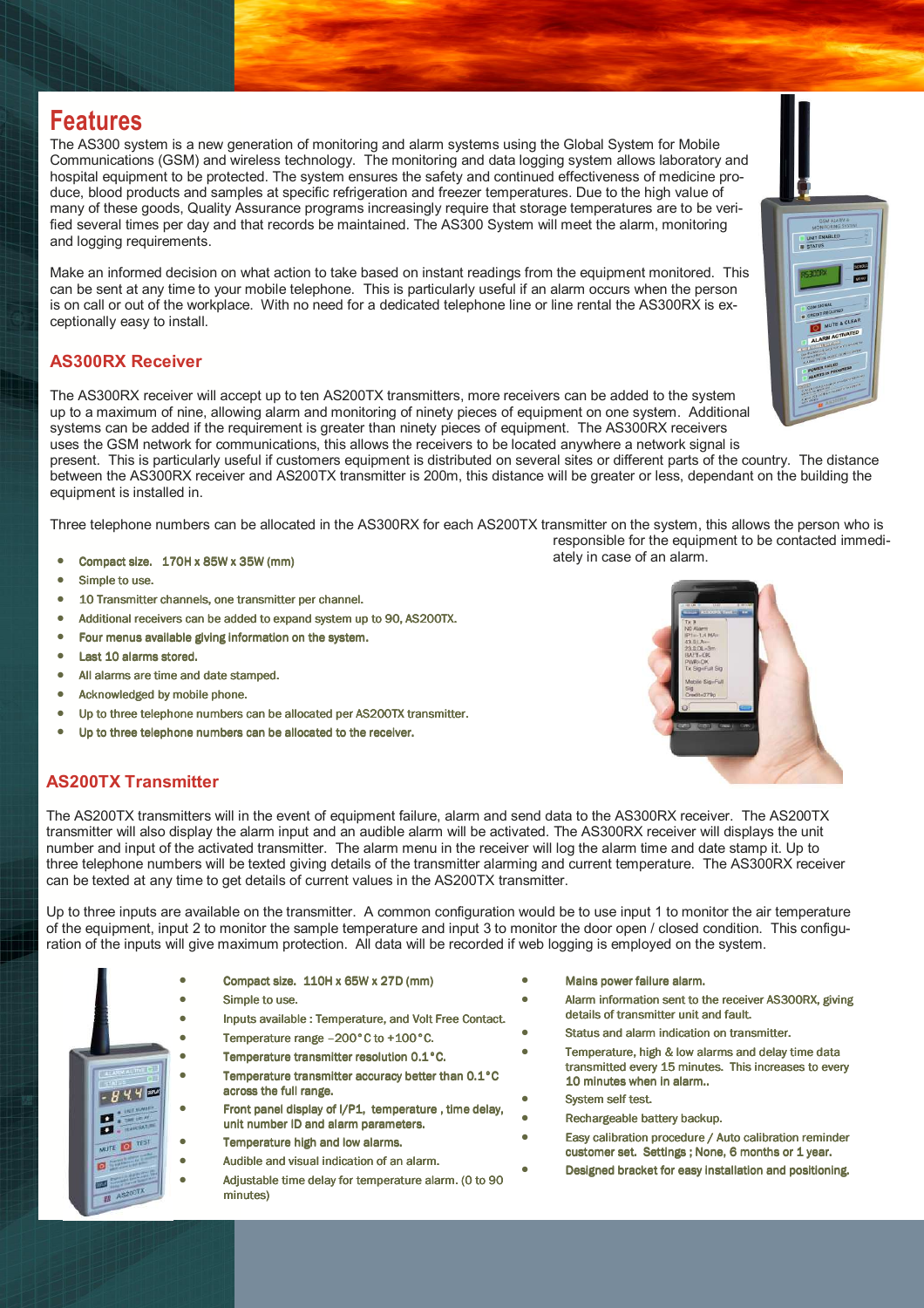

### Data Logging & Alarm Log for the AS300RX Receiver

The AS300RX can log data which can be sent to a server, this data can be down loaded to a computer and stored. The data collected can be analysed using our data analysis software. The data interval stored will be every 15 minutes this is the interval that the AS200TX transmits its data to the AS300RX receiver. An alarm log is also kept giving details of all telephone calls to contact and acknowledgement personal, which are time and date stamped.

| <b>Datadump</b><br>Managing your remote data |                                         |                                | <b>ASPER SYSTEMS</b> |                  |       | <b>Datadump</b><br><b>Managing your remote data</b> | Logout                         |
|----------------------------------------------|-----------------------------------------|--------------------------------|----------------------|------------------|-------|-----------------------------------------------------|--------------------------------|
|                                              | that the 4 gibs note tasks<br>Select AL |                                |                      |                  |       |                                                     |                                |
|                                              |                                         | Received                       | Deston IMFS          | Ident-Tele No.   | Sweet | <b>Ham Message</b>                                  | Ferrasse                       |
| Login                                        |                                         | 2010-12-30<br>13:35:24         | 357820022514434      | Sat 6784 2016257 | 1009  | Geo souare ULT                                      | 2683U1V014                     |
| Username:                                    |                                         | 2010-12-12<br>12:49:31         | 157820022514434      | 882 8784 2016257 | 1009  | CSN Alarm and Worldsring System                     | 2683U1V014                     |
|                                              |                                         | 2010-12-11<br>12:49:20         | 357820022514434      | SM 0784 2016257  | 1009  | GSM Alarm and Monitoring System                     | 2683U1V014                     |
| Password:                                    |                                         | 2010-12-10<br>12:40:38         | 357820022514434      | SW 0784 2016257  | 1009  | CSM Alarm and Monitoring System                     | 268311V014                     |
|                                              |                                         | 2010-12-09<br>12 S2 S5         | 357820022514434      | 8# 0784'2016257  | 7500  | Crisis Alarm and Montbring System                   | 2683U1V014                     |
| Login                                        |                                         | 2010-12-08<br>12:49:54         | 357820322514434      | SM 0784 2016257  | 1002  | CSILAIarm and Monitoring System                     | 2683U1V014                     |
|                                              |                                         | 2010-12-07<br>10:43:01         | 157820022514434      | S## 6784 2016257 | 1009  | GSM Alarm and Monitoring Bratern                    | 2683U1V014                     |
|                                              |                                         | 2010-12-00<br>10:43:08         | 357820022514434      | 888 0784 2016257 | 1009  | GSM Alarm and Monitoring System                     | 2683U1V014                     |
|                                              | r                                       | 2010-12-05<br>10:42:18         | 352820022534434      | RNI 6784 2016257 | 1000  | C/SM Atarm and Noridoring System.                   | 2683U1V014                     |
|                                              |                                         | 2010-12-04<br>10.4343          | 357820022514434      | 882 0704 2016257 | 1009  | GSN Alarm and Worlforing System                     | 2683U1V014                     |
|                                              |                                         | 29 selected three and download |                      |                  |       |                                                     | Download Help File Contact (i) |

### Data Dump

Data from the AS300RX will be sent to the server once every 24 hours. The data can also be sent on demand by the user. To access the data a username and password is required. The data is organised into zip files and can be downloaded to the customers computer.

| Serial Number: 0        |                     | Probe 1                    | Probe <sub>2</sub>                          |
|-------------------------|---------------------|----------------------------|---------------------------------------------|
| First Reading:          | 10/11/2010 13:46:42 | Max Temp (°C): 21.6        | Max Temp (°C): 217                          |
| Last Reading:           | 16/11/2010 15:29:43 | Min Temp ('C):<br>111      | Min Temp ('C): 11.1                         |
| No. of Readings:        | 167                 | Average Temp (°C):<br>16.1 | Average Temp (°C): 16.0                     |
| Filter                  |                     |                            |                                             |
| Start: 10 November 2010 | $-$ 13.46.42 $-$    | End:                       | 16 November 2010 - 15:29:43<br>一般时<br>Fiter |

|   | Time                | Probe 1<br>Actual<br>Temp<br>(C) | Probe <sub>1</sub><br>Upper.<br>Limit (°C) | Probe <sub>1</sub><br>Lower<br>Limit (°C) | Probe 1<br>Time<br>Delay | Probe <sub>2</sub><br>Actual<br>Temp<br>(CC) | Probe <sub>2</sub><br>Upper<br>Limit (°C) | Probe <sub>2</sub><br>Lower<br>Limit (°C) |   |
|---|---------------------|----------------------------------|--------------------------------------------|-------------------------------------------|--------------------------|----------------------------------------------|-------------------------------------------|-------------------------------------------|---|
| ۰ | 10/11/2010 13:46:42 | 15.2                             | 28.0                                       | $-199.0$                                  | $\mathbf{1}$             | 149                                          | 990                                       | $-199.0$                                  |   |
|   | 10/11/2010 14:47:05 | 159                              | 280                                        | $-1990$                                   | 1                        | 15.7                                         | 990                                       | $-1990$                                   |   |
|   | 10/11/2010 15:47:28 | 153                              | 280                                        | $-1990$                                   | 1                        | 150                                          | 990                                       | $-1990$                                   |   |
|   | 10/11/2010 16:47:52 | 14.8                             | 28 D                                       | $-1990$                                   | ŧ                        | 14.6                                         | 99 D                                      | $-199.0$                                  |   |
|   | 10/11/2010 17:48:15 | 14.4                             | 28.0                                       | $-199.0$                                  | 1                        | 14.4                                         | 99.0                                      | $-199.0$                                  |   |
|   | 10/11/2010 18:48:39 | 13.8                             | 28.0                                       | $-199.0$                                  | 1                        | 13.9                                         | 99.0                                      | $-199.0$                                  |   |
|   | 10/11/2010 19:49:02 | 133                              | 28.0                                       | $-199.0$                                  | 1                        | 134                                          | 99.0                                      | $-199.0$                                  |   |
|   | 10/11/2010 20:49:26 | 127                              | 280                                        | $-1990$                                   | $\mathbf{1}$             | 127                                          | 990                                       | $-1990$                                   |   |
|   | 10/11/2010 21:49:49 | 12.5                             | 280                                        | $-1990$                                   | Ŧ                        | 124                                          | 990                                       | $-1990$                                   |   |
|   | 10/11/2010 22:50:13 | 12.2                             | 28.0                                       | $-199.0$                                  | 1                        | 12.2                                         | 99.0                                      | $-199.0$                                  |   |
|   | 10/11/2010 23:50:36 | 12.1                             | 28.0                                       | $-199.0$                                  | 1                        | 12.0                                         | 99.0                                      | $-199.0$                                  |   |
|   | 11/11/2010 00:50:59 | 119                              | 28.0                                       | $-199.0$                                  | ŧ                        | 119                                          | 99.0                                      | $-199.0$                                  |   |
|   | 11/11/2010 01:51:23 | 11.9                             | 28.0                                       | $-1990$                                   | $\mathbf{1}$             | 11.8                                         | 990                                       | $-199.0$                                  | 1 |
|   | 11/11/2010 02:51:46 | 11.8                             | 28.0                                       | $-199.0$                                  | 1                        | 11.8                                         | 99.0                                      | $-199.0$                                  | 1 |
|   | 11/11/2010 03:52:16 | 116                              | 280                                        | $-1990$                                   | 1                        | 11 <sub>6</sub>                              | 990                                       | $-1990$                                   | 1 |
|   | 11/11/2010 04:52:33 | 11.3                             | 28.0                                       | $-1990$                                   | ŧ                        | 11.3                                         | 99.0                                      | $-1990$                                   | 1 |
|   | 11/11/2010 05:52:57 | 11.1                             | 28.0                                       | $-199.0$                                  | $\mathbf{f}$             | 11.1                                         | 99.0                                      | $-199.0$                                  | 1 |
|   | 11/11/2010 06:53:20 | 11.4                             | 28.0                                       | $-199.0$                                  | $\mathbf{f}$             | 11.4                                         | 99.0                                      | $-199.0$                                  | 1 |
|   | 11/11/2010 07:53:44 | 11.7                             | 28.0                                       | $-199.0$                                  | ÷                        | 11.5                                         | 990                                       | $-199.0$                                  | 1 |
|   | 11/11/2010 08:54:09 | 12.3                             | 28.0                                       | $-199.0$                                  | $\mathbf{1}$             | 12.2                                         | 99 <sub>0</sub>                           | $-199.0$                                  | 1 |
|   | 11/11/2010 09:54:31 | 12.5                             | 28.0                                       | $-199.0$                                  | 1                        | 12.3                                         | 99.0                                      | $-199.0$                                  | 1 |
|   | 11/11/2010 10:54:54 | 12.7                             | 28.0                                       | $-199.0$                                  | 1                        | 12.6                                         | 99.0                                      | $-199.0$                                  | 1 |
|   |                     |                                  |                                            |                                           |                          |                                              |                                           |                                           |   |



Data analysis software allows the user to look at the data in numerical and graphical forms. Information at the top of the screen is displayed for the selected unit. Information includes, Serial Number, First Reading, Last Reading, Number of Readings, Max Temp, Min Temp and Average Temp for I/P1 and I/P2.



The data in the columns displays information on Date, Time, Temperature Input 1, Temperature Input 2, High Alarm Set-point, Low Alarm Set-point and Delay Time. Graphs with scale breaks can be displayed by simply clicking on the graph tab.

The alarm log gives historical information of time, date, call direction, telephone numbers, alarm input and whether the call was successful or failed.



### Reporting

Print out of the data can be done in three ways.

- Transmitter Report prints the data column view.
- Graph Report prints the graph view.
- Summary Report prints the "header" information for each transmitter and alarm log.